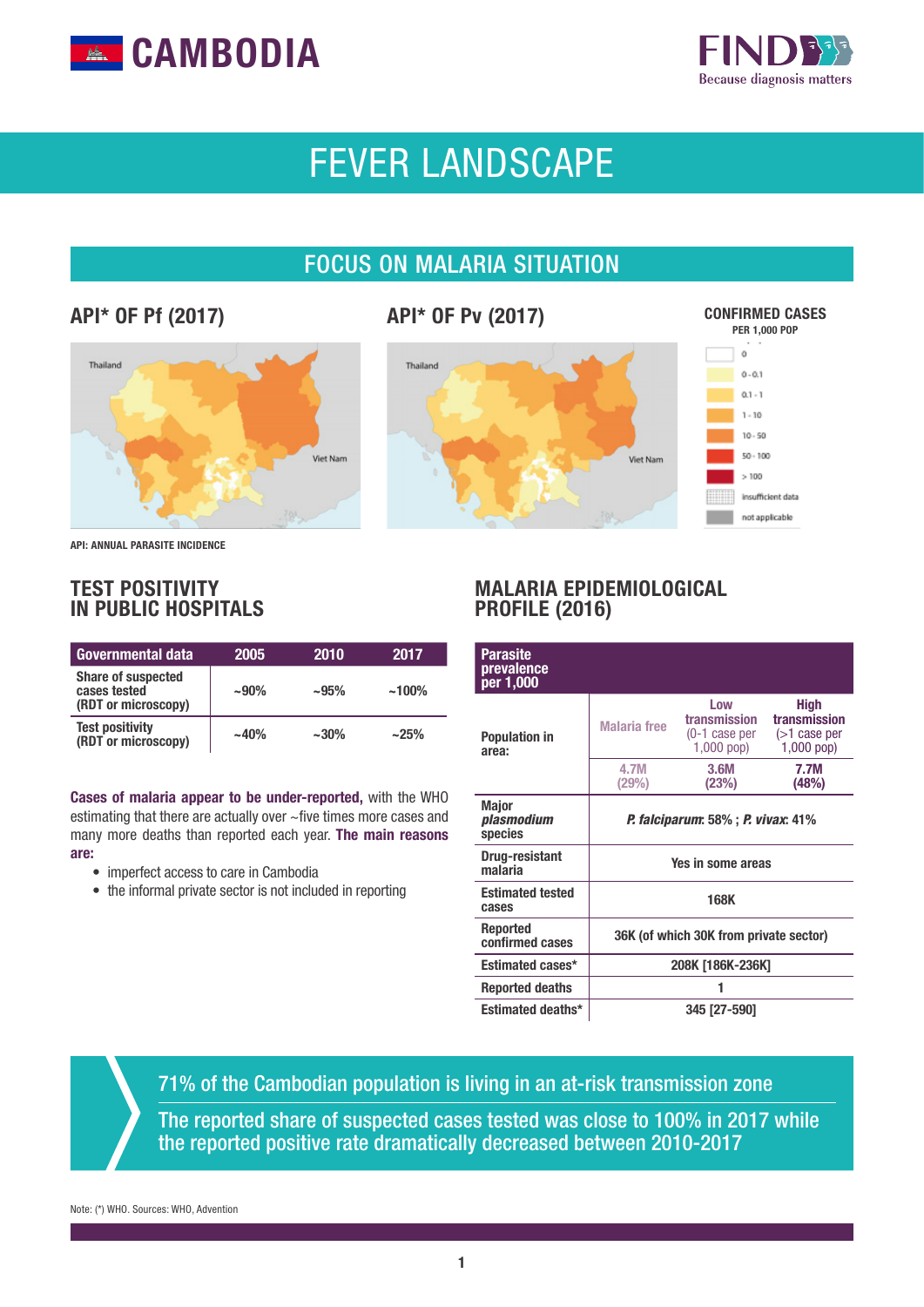# NATIONAL MALARIA STRATEGY PLAN AND SURVEILLANCE

 $FIND$ Because diagnosis matters

|                                   | <b>DECISION-MAKERS</b>                                                                                 | OTHER MALARIA<br><b>INFLUENCERS</b><br>(LOCAL)                                                                       | OTHER MALARIA<br>INFLUENCERS<br>(INTERNATIONAL)                                                                                                                                                                                                                                       |
|-----------------------------------|--------------------------------------------------------------------------------------------------------|----------------------------------------------------------------------------------------------------------------------|---------------------------------------------------------------------------------------------------------------------------------------------------------------------------------------------------------------------------------------------------------------------------------------|
|                                   | <b>Ministry of Health</b>                                                                              | <b>Cambodian Red Cross</b>                                                                                           | <b>World Health</b><br>The Global Fund<br><b>Organization</b>                                                                                                                                                                                                                         |
|                                   | <b>CNM (National Centre for Parasitology,</b><br><b>Entomology and Malaria)</b>                        | Institute Pasteur-Cambodia                                                                                           | unicef <sup>®</sup>                                                                                                                                                                                                                                                                   |
|                                   |                                                                                                        |                                                                                                                      | malaria<br>dsi<br>consortium<br><b>UNOPS</b><br>lisease control, better                                                                                                                                                                                                               |
|                                   |                                                                                                        |                                                                                                                      | Bill&Melinda<br><b>GATES</b> foundation                                                                                                                                                                                                                                               |
|                                   |                                                                                                        |                                                                                                                      |                                                                                                                                                                                                                                                                                       |
|                                   | <b>TARGET</b>                                                                                          | the flowing goals:                                                                                                   | The National Strategic Plan (NSP) for Elimination of Malaria for 2011-2025 is based on                                                                                                                                                                                                |
| <b>NATIONAL</b><br><b>MALARIA</b> |                                                                                                        | to contain ACT-resistant Pf                                                                                          | By 2015 - To move towards pre-elimination of malaria across Cambodia with special efforts                                                                                                                                                                                             |
| <b>STRATEGY</b><br><b>PLAN</b>    |                                                                                                        | Pf and ensure 0 deaths                                                                                               | By 2020 - To move towards elimination of malaria across Cambodia with an initial focus on                                                                                                                                                                                             |
|                                   |                                                                                                        | By 2025 - To achieve phased elimination of all forms of malaria in Cambodia                                          |                                                                                                                                                                                                                                                                                       |
|                                   |                                                                                                        | elimination strategies in the whole country by 2019 and Pf elimination by 2020.                                      | In 2014, a coordinated strategy to eliminate malaria in the Greater Mekong Subregion (GMS)<br>was developed. It resulted in the Malaria Elimination Action Framework (MEAF) 2016-2020<br>update to the NSP. The MEAF intends to leverage operational district malaria teams to target |
|                                   | <b>KEY INTERVENTIONS</b><br>TO ACHIEVE TARGET                                                          | charge in public health facilities)                                                                                  | Provision of comprehensive services for early diagnosis and effective treatment (free of                                                                                                                                                                                              |
|                                   |                                                                                                        | Halting the spread of anti-malaria drug resistant parasites                                                          | Controlling the sale of fake or substandard drugs in the markets through close cooperation                                                                                                                                                                                            |
|                                   |                                                                                                        | with key players in the private sector<br>Conducting Mass Drug Administration (MDA) in selected parts of the country |                                                                                                                                                                                                                                                                                       |
|                                   |                                                                                                        |                                                                                                                      | Developing coordination of an intersectoral approach both within and outside the country                                                                                                                                                                                              |
|                                   | on malaria patients and services, but the MIS is considered more timely and reliable.                  |                                                                                                                      | Cambodia has a separate Malaria Information System (MIS) from the MoH Health Management Information System (HMIS). Both collect data                                                                                                                                                  |
| <b>MALARIA</b>                    | RDTs used. All data can be segregated by province and by month.                                        |                                                                                                                      | The MIS has an exceptional amount of data such as the number of malaria cases treated, by severity and by age group, and the number of                                                                                                                                                |
| <b>SURVEILLANCE</b>               |                                                                                                        |                                                                                                                      | Reporting is incomplete as access to care is poor and many patients seeking care consult the private sector which is not always part of the                                                                                                                                           |
|                                   |                                                                                                        | reporting, in particular the non-medical providers (e.g. unlicensed doctors, traditional healers, etc.).             |                                                                                                                                                                                                                                                                                       |
|                                   |                                                                                                        |                                                                                                                      |                                                                                                                                                                                                                                                                                       |
|                                   | Cambodia has the ambitious goal to eliminate P. falciparum by 2020 and all<br>forms of malaria by 2025 |                                                                                                                      |                                                                                                                                                                                                                                                                                       |
| reporting                         | Even though Cambodia has a good MIS, some private sector actors are not                                |                                                                                                                      |                                                                                                                                                                                                                                                                                       |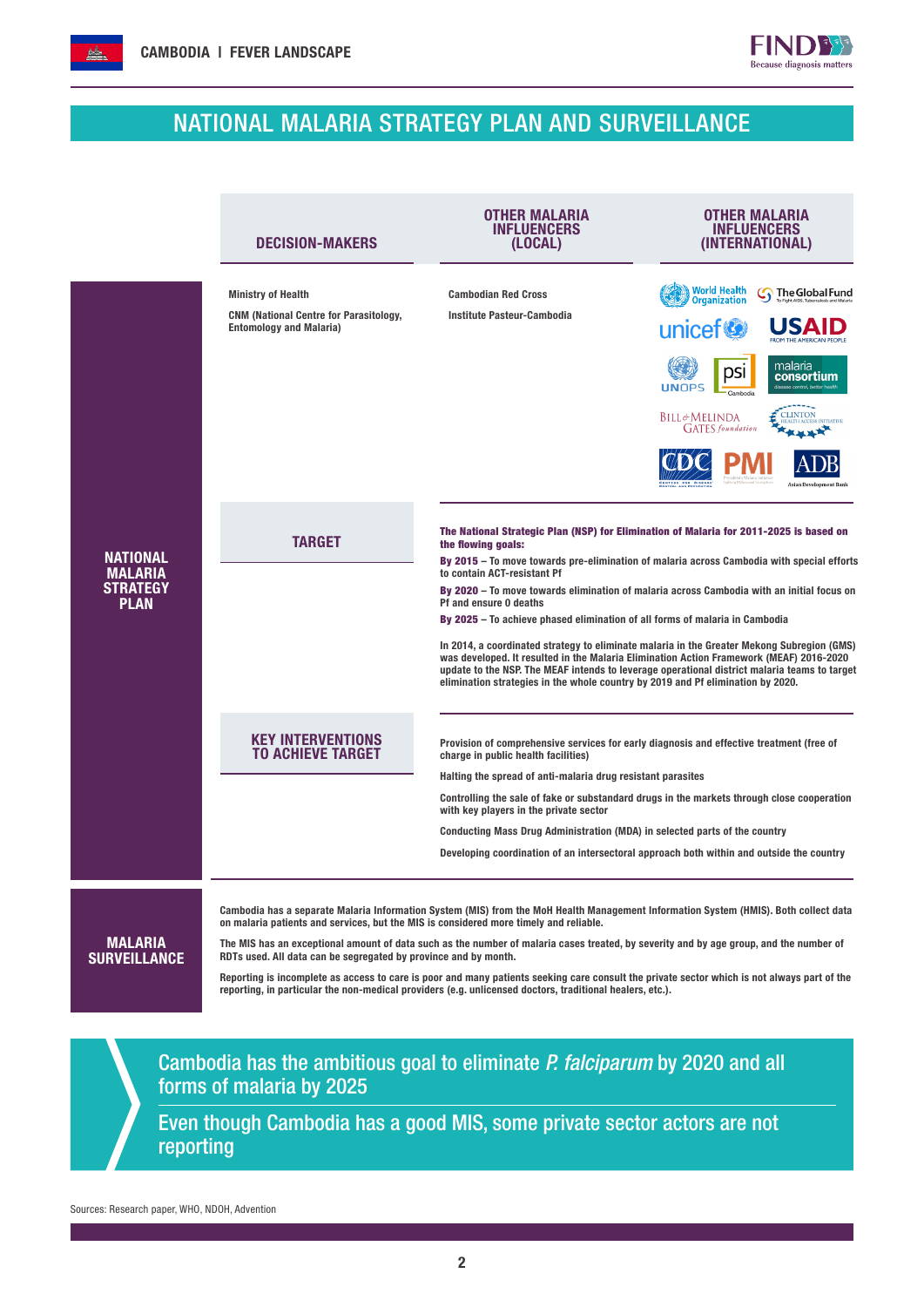

# ANTIMICROBIAL RESISTANCE (AMR)

"AMR is a significant public concern in Cambodia where antibiotics are often sold over the counter." MALARIA CONSORTIUM, SENIOR TECHNICAL ADVISOR

#### THE GOVERNMENT HAS TAKEN STEPS TO TACKLE AMR…

| 2011 | First National Workshop for containment of ABR<br>(Antibiotic resistance)                                                      |  |  |  |
|------|--------------------------------------------------------------------------------------------------------------------------------|--|--|--|
| 2012 | Creation of a national technical working group for<br>combatting AMR                                                           |  |  |  |
| 2013 | Analysis of the national situation on AMR to identify<br>the burden of AMR                                                     |  |  |  |
| 2014 | Cambodia is among the few countries having<br>developed a national policy and strategic plan for<br>combatting AMR             |  |  |  |
| 2017 | Cambodia endorsed its National SOP for national<br>AMR surveillance system                                                     |  |  |  |
| 2017 | Cambodia is registered within the<br>Global<br>Antimicrobial Resistance Surveillance<br>System<br>(GLASS) developed by the WHO |  |  |  |

## …BUT THE CAPACITY TO EFFECTIVELY TACKLE AMR IS LOW

#### The main barriers to combating AMR in Cambodia include:

- Limited awareness of AMR among most stakeholders
- Limited surveillance data to support evidence-based decisions and local guidelines
- Limited access to microbiological culture and diagnostic test
- Over use of antibiotics in health and animal
- Limited infection prevention and control measures in health facilities
- Limited coordination among different sectors (health, animal, agricultural, environmental)

#### WHO GLASS Report 2016-2017

"WHO Regional Office for the Western Pacific has been providing support to several countries in the Western Pacific Region such as Cambodia to build capacity and establish surveillance systems for antimicrobial use as well as antimicrobial stewardship programmes".

#### REGULATION REGARDING ANTIBIOTICS IS BEING PROMOTED BY THE MoH, BUT ADHERENCE IS LIMITED IN THE PRIVATE SECTOR

"Cambodia is very concerned by AMR and antibiotic prescription is closely regulated. While nurses can prescribe  $1<sup>st</sup>$  line antibiotics, only doctors can prescribe  $2<sup>nd</sup>$  line antibiotics. Generally, it is recommended to perform a blood count before prescribing antibiotics." CNM, Cambodia, Lab expert 2

"MoH attaches great importance that patients are going to health centers for antibiotics. We tried to introduce iCCM for acute respiratory infection at CHW level and the MoH resisted strongly." Malaria Consortium, Senior technical advisor

"Antibiotics should not be sold over the counter, unfortunately it is not enforced. The country was successful in the OTC artesunate ban because they had external funding, but there is no such thing for antibiotics." Malaria Consortium, Cambodia, Country director

AMR is a significant public health concern, but regulation only affects public sector practices due to limited enforcement

Public sector recommendations are to test before prescribing antibiotics